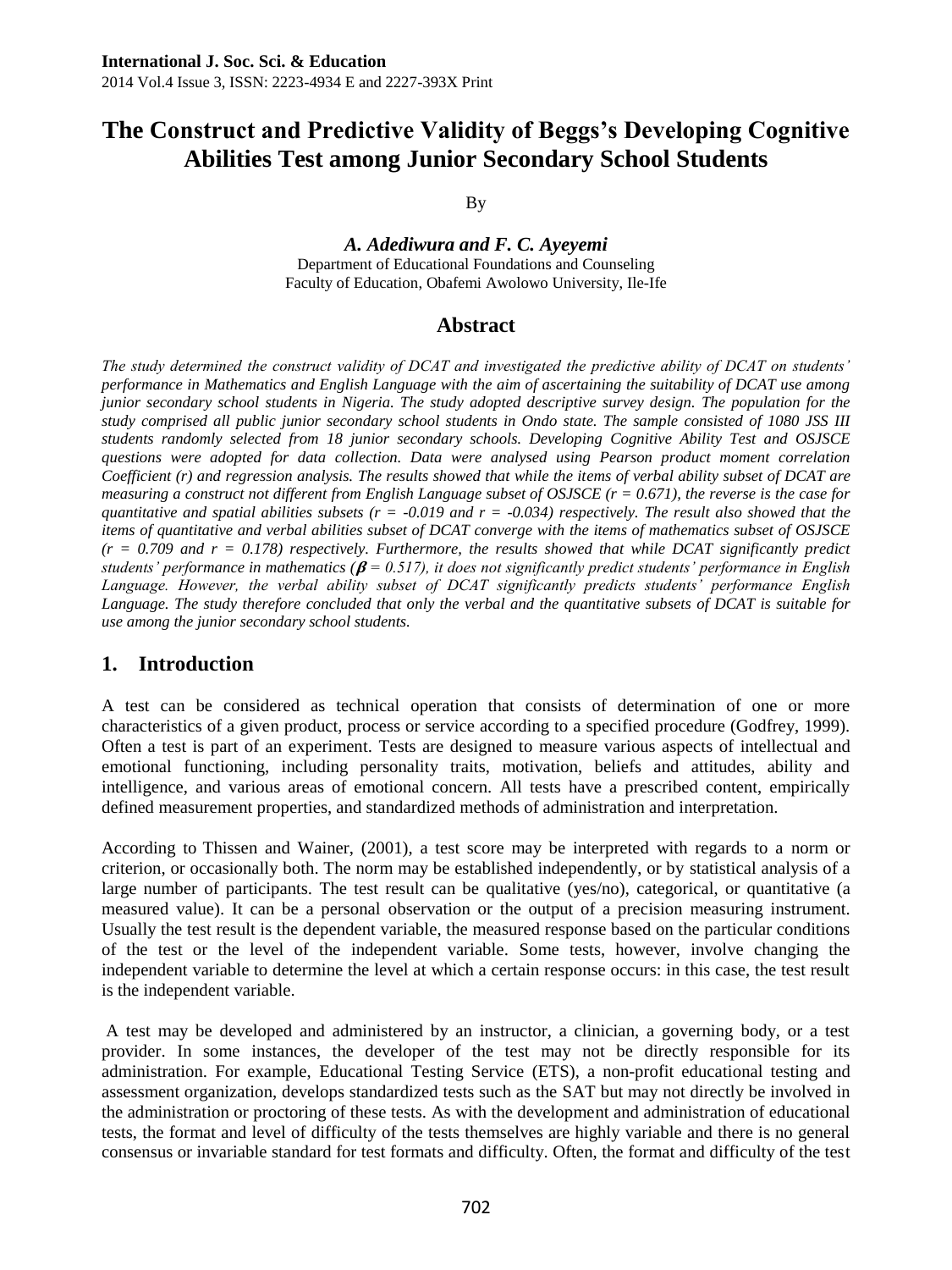is dependent upon the educational philosophy of the instructor, subject matter, class size, policy of the educational institution, and requirements of accreditation or governing bodies. In general, tests developed and administered by individual instructors are non-standardized whereas tests developed by testing organizations are standardized. Psychological tests fall into a multitude of categories, with many different kinds of tests. These are tests that are typically found in a school setting, clinical settings and hospital settings, all of which measure different aptitudes. These tests are merely a way to examine and assess information.

Validity is often claimed to be the single most important consideration in assessment. The general concept of validity was traditionally defined as the degree to which a test measures what it claims, or purports, to be measuring. Validity is also conceptualized in relation to its use; in this sense, validity describes how appropriate or accurate are the interpretations made from the test scores in relation to its use. Thus, validity is concern with the specific use of the results. For example, a test may be constructed to measure student achievement, to predict the likelihood of successful completion of higher education in a discipline or to diagnose the problems that student have in reading comprehension. Even though, validation procedures are not matched to specific test uses on a one-to-one basis, it is important that the interpretation of the test outcome be meaningfully related to the purpose for which the test was developed. It is generally accepted that the concept of scientific validity addresses the nature of reality and as such is an [epistemological](http://en.wikipedia.org/wiki/Epistemological) and [philosophical](http://en.wikipedia.org/wiki/Philosophical) issue as well as a question of [measurement.](http://en.wikipedia.org/wiki/Measurement) The use of the term in [logic](http://en.wikipedia.org/wiki/Validity_%28logic%29) is narrower, relating to the truth of inferences made from premises. Validity is important because it can help determine what types of tests to use, and help to make sure researchers are using methods that are not only ethical, and cost-effective, but also a method that truly measures the idea or construct in question.

Validity is related to another concept, called reliability. Reliability refers to the consistency with which an instrument measures what it purports to measure. It deals with consistency of measurement scores. Validity of an assessment, on the other hand, is the degree to which it measures what it is supposed to measure. This is not the same as [reliability,](http://en.wikipedia.org/wiki/Reliability_%28statistics%29) which is the extent to which a measurement gives results that are consistent. Within validity, the measurement does not always have to be similar, as it does in reliability. When a measure is both valid and reliable, the results will appear as in the image to the right. Though, just because a measure is reliable, it is not necessarily valid (and vice-versa). Validity is also dependent on the measurement measuring what it was designed to measure and not something else instead. (Kramer, Geoffrey, Douglas, Bernstein, and Phares. 2009). Validity (similar to reliability) is based on matters of degrees; validity is not an all or nothing idea. Construct and predictive validity are two of the many different types of validity.

Construct [validity](http://en.wikipedia.org/wiki/Construct_validity) refers to the extent to which operationalizations of a construct (i.e., practical tests developed from a theory) do actually measure what the theory says they do. For example, to what extent is an IQ questionnaire actually measuring "intelligence"? In a concise form, construct validity is the degree to which a test or questionnaire score is a measure of the psychological characteristic of interest (Cronbach and Meehl, 1955). Construct validity evidence involves the empirical and theoretical support for the interpretation of the construct. Such lines of evidence include statistical analyses of the internal structure of the test including the relationships between responses to different test items. They also include relationships between the test and measures of other constructs.

[Predictive validity](http://en.wikipedia.org/wiki/Predictive_validity) refers to the degree to which the operationalization can predict (or correlate with) other measures of the same construct that are measured at some time in the future. Again, with the selection test example, this would mean that the tests are administered to applicants, all applicants are hired, their performance is reviewed at a later time, and then their scores on the two measures are correlated. In psychometrics predictive validity is the extent to which a score on a scale or test predicts scores on some criterion measure (Cronbach, & Meehl, 1955). For example, the validity of a cognitive test for job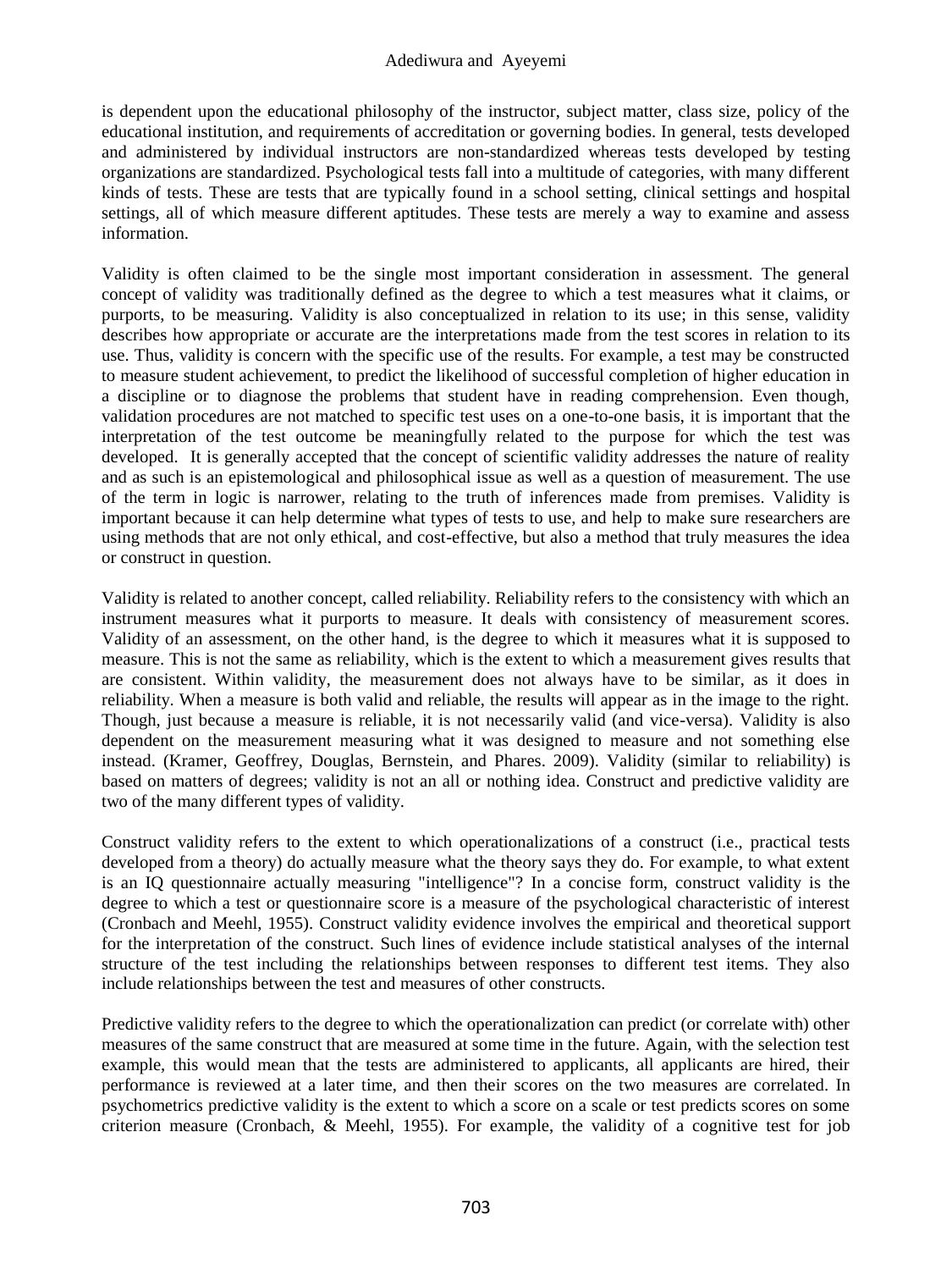performance is the correlation between test scores and, for example, supervisor performance ratings. Such a cognitive test would have predictive validity if the observed correlation were statistically significant.

An early definition of test validity identified it with the degree of correlation between the test and a criterion. Under this definition, one can show that reliability of the test and the criterion places an upper limit on the possible correlation between them (the so-called validity coefficient). Intuitively, this reflects the fact that reliability involves freedom from random error and random errors do not correlate with one another. Thus, the less random error in the variables, the higher the possible correlation between them. Under these definitions, a test cannot have high validity unless it also has high reliability. However, the concept of validity has expanded substantially beyond this early definition and the classical relationship between reliability and validity need not hold for alternative conceptions of reliability and validity. Within [classical test theory,](http://en.wikipedia.org/wiki/Classical_test_theory) predictive or concurrent validity (correlation between the predictor and the predicted) cannot exceed the square root of the [correlation](http://en.wikipedia.org/wiki/Correlation) between two versions of the same measure that is, reliability limits validity.

Cognitive abilities are the brain-based skills we need to carry out any task from the simplest to the most complex. They have more to do with the mechanisms of how we learn, remember, problem-solve, and pay attention rather than with any actual knowledge. Any task can be broken down into the different cognitive skills or functions needed to complete that task successfully. For instance, answering the telephone involves at least: perception (hearing the ring tone), decision taking (answering or not), motor skill (lifting the receiver), language skills (talking and understanding language), and social skills (interpreting tone of voice and interacting properly with another human being).

With age, some cognitive abilities decline, especially the executive functions. In addition, cognitive abilities that are not used regularly tend to diminish over time. This may happen at any age but is mostly observed in older age. Fortunately, these skills can also be improved at any age with regular practice. Cognitive development is the construction of thought processes, including remembering, problem solving, and decision-making, from childhood through adolescence to adulthood. It was once believed that infants lacked the ability to think or form complex ideas and remained without cognition until they learned language. It is now known that babies are aware of their surroundings and interested in exploration from the time they are born. From birth, babies begin to actively learn. They gather, sort, and process information from around them, using the data to develop perception and thinking skills.

Cognitive development refers to how a person perceives, thinks, and gains understanding of his or her world through the interaction of genetic and learned factors. Among the areas of cognitive development are information processing, intelligence, reasoning, language development, and memory.

The most well-known and influential theory of cognitive development is that of French psychologist Jean Piaget (1896–1980). According to Piaget, cognitive development involves an ongoing attempt to achieve a balance between assimilation and accommodation that he termed equilibration. At the center of Piaget's theory is the principle that cognitive development occurs in a series of four distinct, universal stages, each characterized by increasingly sophisticated and abstract levels of thought. These stages always occur in the same order, and each builds on what was learned in the previous stage. They are as follows: Sensorimotor stage (infancy), Pre-operational stage (toddlerhood and early childhood), Concrete operational stage (elementary and early adolescence) and Formal operational stage (adolescence and adulthood). The ability to learn and make sense of new information is crucial to successful learning… and that's why developing cognitive skills is so important.

[Henry](http://epm.sagepub.com/search?author1=Paul+Henry&sortspec=date&submit=Submit) and [Bardo](http://epm.sagepub.com/search?author1=Harold+R.+Bardo&sortspec=date&submit=Submit) (1987) asserted that the Developing Cognitive Abilities Test (Beggs and Mouw, 1980) was developed for the assessment of the aptitudes of students in the overall Comprehensive Assessment Program (CPA) test battery. The Developing Cognitive Abilities Test (DCAT) is similar in format to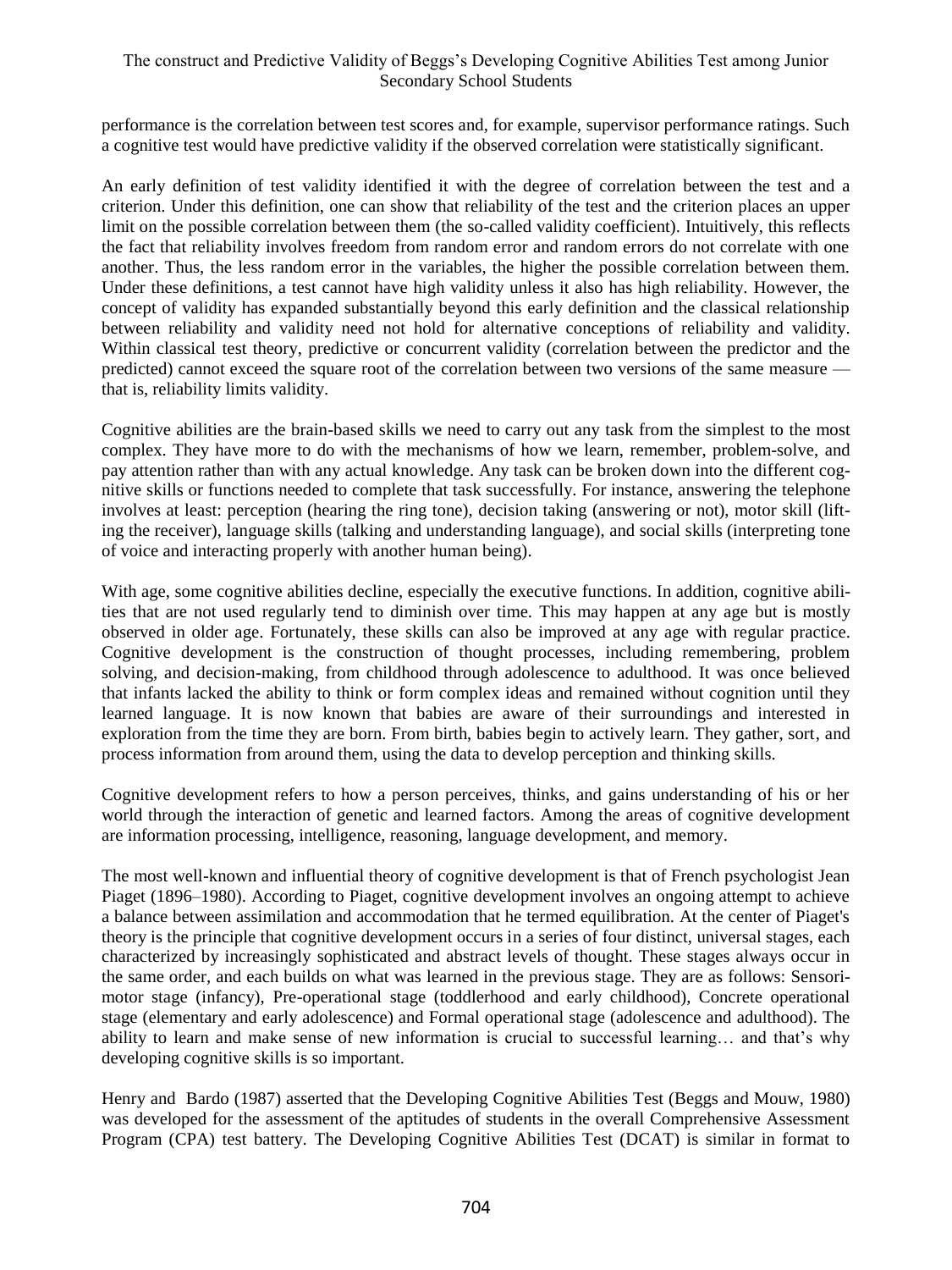traditional intelligence tests but the DCAT was developed along a format that included both a cognitive taxonomy and content areas. The concept seems to be unique for tests designed to measure student aptitudes. The DCAT is part of the Comprehensive Assessment Program that also includes the National Achievement Test and the School Attitude Measure. All three measures were co-normed and nationally standardized from 1988–1989 using a stratified, multistage probability sample with 92,397 students. The DCAT "provides continuous measurement of student growth from grades 1 through 12" and is purported to be useful in educational decision making and student evaluation (Wick, 1990). Other uses of the DCAT include simultaneous use with achievement batteries and attitude measures in order to develop profiles and identify discrepancies, strengths, and weaknesses that could be used in determining areas for intervention (Wick, 1990). The DCAT is also used as a screening measure for identifying potentially gifted students in an objective manner (Wick, 1990). Perhaps the most important distinguishing characteristic of the DCAT is the link between specific items and Bloom's cognitive taxonomy. This study was concerned with the predictive validity of the DCAT.

Students' performance in internal and high stake examinations in Nigeria has been relatively poor over the years. Teaching and learning resources, even when they are available, have been observed not to be helping in solving this problem. Studies (Carretta & Ree, 1995, Schmidt & Hunter, 2004, Wick, Beggs, & Mouw, 1989) have shown that students' developing cognitive abilities measured using the Development Cognitive Abilities Test (DCAT) has effect on their performance. The DCAT provides continuous measurement of student growth and is purported to be useful in educational decision making and student evaluation. Thus, to improve students' performance, there is the need to improve their developing cognitive abilities. However, the suitability of the available Developing Cognitive Abilities Test (DCAT) in establishing the developing cognitive abilities among students in the study area has not been established. Thus, the study is specifically aimed at: determining the construct validity of DCAT as well as investigating the predictive ability of DCAT on students' performance in Mathematics and English Language.

**Research Question:** What is the construct validity of Developing Cognitive Abilities Test (DCAT) among Ondo State students?

#### *Research Hypotheses*

- 1. DCAT score cannot significantly predict students' performance in Mathematics.
- 2. DCAT score cannot significantly predict students' performance in English Language.

# **2. Method**

The study adopted descriptive survey design. The population for the study comprised all public junior secondary school students in Ondo state. The study sample consisted of 1080 junior secondary three (JSS III) students. From each of the three senatorial district of Ondo State, three Local Government Areas (LGAs) were randomly selected and from each of the LGAs two junior secondary schools were randomly selected making a total of 18 schools. A total of 60 JSS III students were randomly selected from each school. JSS III students were used in this study based on their ability to read and interpret what they read.

Two instruments Developing Cognitive Ability Test (DCAT: Wick, Beggs, & Mouw, 1989) and 2008 Ondo state Junior Certificate Examination questions were adopted for collecting necessary data for the study. DCAT is a standardized test and a group administered measure of mental abilities for students in secondary school, it includes Verbal, Quantitative and Spatial subsets which combined to provide a total DCAT score. Each Subset comprises of 10 items.

The Ondo State Junior School Certificate Examination (OSJSCE) is standardized examination conducted for all the JSS III students in the State in both public and private schools as qualifying pre-requisite into senior secondary school. DCAT was first administered on the selected students and two weeks after the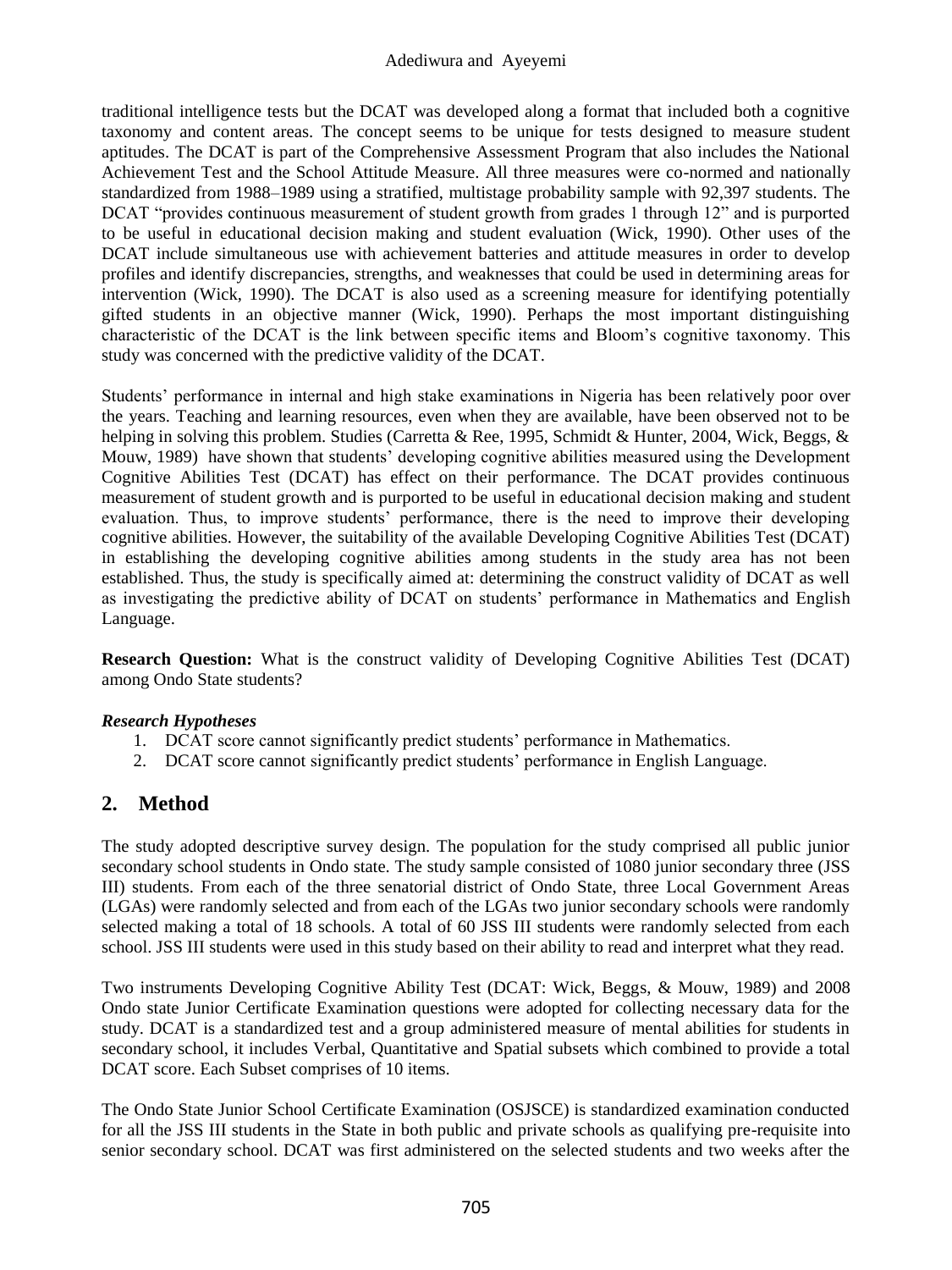OSJSCE was also administered on the students. The scripts were scored and collated for analyses. However, only 960 students seated for both tests. Data were analysed using Pearson product moment correlation Coefficient (r) and regression analysis

# **3. Result**

**Research Question 1:** What is the construct validity of Developing Cognitive Abilities Test (DCAT) among Ondo State students?

To answer this question, the construct validity of the DCAT was examined through convergent validity. Students" score on each of the subsets of DCAT were correlated with their scores in mathematics, English Language and Integrated Science serving as the subsets of OSJSCE. Using convergent procedure of establishing the construct validity of DCAT it is expected that subset of DCAT and OSJSCE measuring similar constructs should have higher correlations than subtests measuring different constructs. Table 1 presents the correlation between the subsets of DCAT and subsets of JSCE.

|                           |                            | VA.     | QA      | <b>SPA</b>           | <b>DCAT</b> |
|---------------------------|----------------------------|---------|---------|----------------------|-------------|
| <b>English Language</b>   | <b>Pearson Correlation</b> | $.671*$ | $-.019$ | $-.034$              | .006        |
|                           | $Sig. (2-tailed)$          | .000    | .548    | .300                 | .845        |
|                           | N                          | 956     | 956     | 956                  | 956         |
| <b>Mathematics</b>        | <b>Pearson Correlation</b> | $.178*$ | $.709*$ | $-.155$ <sup>*</sup> | .031        |
|                           | $Sig. (2-tailed)$          | .000    | .000    | .000                 | .342        |
|                           | N                          | 950     | 950     | 950                  | 950         |
| <b>Integrated Science</b> | <b>Pearson Correlation</b> | .040    | $.129*$ | .033                 | $.105***$   |
|                           | Sig. (2-tailed)            | .220    | .000    | .306                 | .001        |
|                           | N                          | 960     | 960     | 960                  | 960         |
| <b>JSCE</b>               | <b>Pearson Correlation</b> | $.183*$ | .053    | $-.078*$             | $.070*$     |
|                           | $Sig. (2-tailed)$          | .000    | .103    | .017                 | .031        |
|                           | N                          | 948     | 948     | 948                  | 948         |

Table 1 showed that the correlation between the DCAT Verbal subtest and JSCE English Language subtest  $(r = .671, p < .05)$  was higher than the DCAT Quantitative subtest and JSCE English Language subtest,  $(r = -0.019, p > 0.05)$ , and higher than the correlation between the DCAT Spatial subtest and JSCE English Language subtest,  $(r = -0.034, p > 0.05)$ . The Table also showed that the correlation between the DCAT Quantitative subtest and JSCE Mathematics subtest, (*r =*.709, p<.05) was higher than the DCAT Verbal subtest and JSCE Mathematics subtest,( $r = .178$ ,  $p < .05$ ); and higher than the DCAT Spatial subtest and JSCE Mathematics subtest correlation,  $(r = -155, p < 05)$ . Finally, the correlation between the DCAT quantitative subtest and JSCE Integrated Science subtest,  $(r = .129, p < .05)$ , was higher than the DCAT verbal subtest and correlation,  $(r = .040, p > .05)$ ; and higher than the correlation between the DCAT Spatial subtest and JSCE Integrated Science subtest, (*r* = .033, p >.05).

### **Research Question 2:** What is the consistency of DCAT?

To answer this question, two approaches (test-retest and split-half) of estimating the reliability of an instrument were employed. The use of split half involved dividing the items of the DCAT into two along odd and even number items, while the test-retest involved administering the instruments twice on the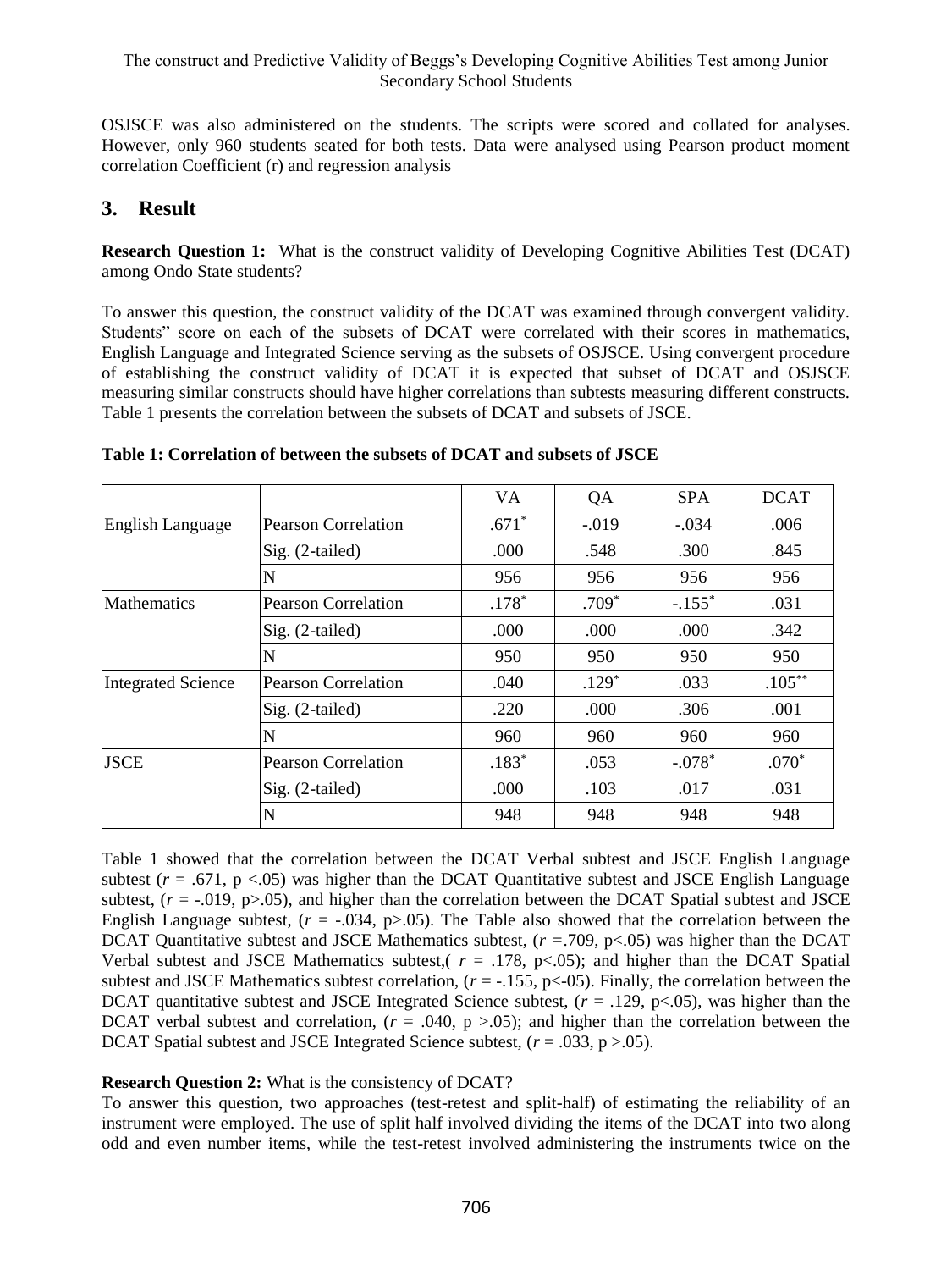students within a period of two weeks. Students scores on each of the two approaches were then correlated using Pearson Product Moment correlation Coefficient (r). The results are as presented in Table 2.

| <b>Reliability Estimate</b> |                                 | N   | <b>T</b> | <b>SD</b> |       | р         |
|-----------------------------|---------------------------------|-----|----------|-----------|-------|-----------|
| <b>Method</b>               |                                 |     |          |           |       |           |
| Test-retest                 | $DCAT_1$                        | 960 | 26.03    | 10.14     | 0.994 | ${<}0.05$ |
|                             | DCAT <sub>2</sub>               | 960 | 26.17    | 10.26     |       |           |
| Split Half                  | $1/2DCAT_1$                     | 960 | 13.67    | 5.10      | 0.923 | $-.05$    |
|                             | $\frac{1}{2}$ DCAT <sub>2</sub> | 960 | 12.36    | 5.04      |       |           |

**Table 2: DCAT Consistency estimate among Ondo State students**

Table 2 that the test-retest reliability coefficient estimate of DCAT was  $r = 0.994$ , which implies that the use of the instrument will consistently produce stable result. The Table also showed that the DCAT is internally consistent with a split half reliability coefficient estimate  $r = 0.923$ .

**Hypothesis 1:** DCAT score cannot significantly predict students' performance in Mathematics.

To test this hypothesis, students score in JSCE Mathematics and the entire score on DCAT were compiled and analysed using simple regression statistics in order to determine the extent to which DCAT score as whole can predict students score in Mathematics. The result is as presented in Table 3.

| Model |             |        | <b>Unstandardized Coefficients</b> | Standardized<br>Coefficients |        | Sig. |
|-------|-------------|--------|------------------------------------|------------------------------|--------|------|
|       |             |        | Std. Error                         | Beta                         |        |      |
|       | (Constant)  | 12.298 | .511                               |                              | 24.073 | .000 |
|       | <b>DCAT</b> | .517   | .078                               | .451                         | 3.947  | .004 |

**Table 3: Beta coefficient and t-ratio for DCAT prediction of students' score in Mathematics**

The first important thing to note in Table 3 is that the sign of the coefficient of *DCAT* is positive. This implies that students' performance in Mathematics increase with increase in DCAT score. Also, the probability ( $p = 0.04$ ) as reported in Table 3 for DCAT implies that the slope ( $\Box = 0.517$ ) is statistically significant. The intercept ( $\Box = 12.298$ , p <.05) as shown in the Table is also significant. Thus regression line  $Y = 0.517X + 12.298$  means that when students score in DCAT increase by one unit (i.e. 1%), students' performance in Mathematics increase by significant 51.7%.

Further analysis was carried out using multiple regressions; in this case the subsets of DCAT (verbal, quantitative and spatial abilities) were used as independent to determine the extent to which each of the subsets can predict students' performance in Mathematics. Table 4 presents the results.

|  |                                |  |  | Table 4: Beta coefficient and t-ratio for relative contribution of DCAT subsets prediction of |  |  |  |
|--|--------------------------------|--|--|-----------------------------------------------------------------------------------------------|--|--|--|
|  | students' score in Mathematics |  |  |                                                                                               |  |  |  |

| Model |                      |         | Unstandardized<br>Coefficients | Standardized<br>Coefficients |          | Sig. |
|-------|----------------------|---------|--------------------------------|------------------------------|----------|------|
|       |                      | B       | Std. Error                     | Beta                         |          |      |
|       | (Constant)           | 11.878  | .506                           |                              | 23.460   | .000 |
|       | Verbal Ability       | .190    | .036                           | .178                         | 5.256    | .000 |
|       | Quantitative Ability | .721    | .025                           | .679                         | 7.263    | .000 |
|       | Spatial Ability      | $-.145$ | .029                           | $-.159$                      | $-5.055$ | .000 |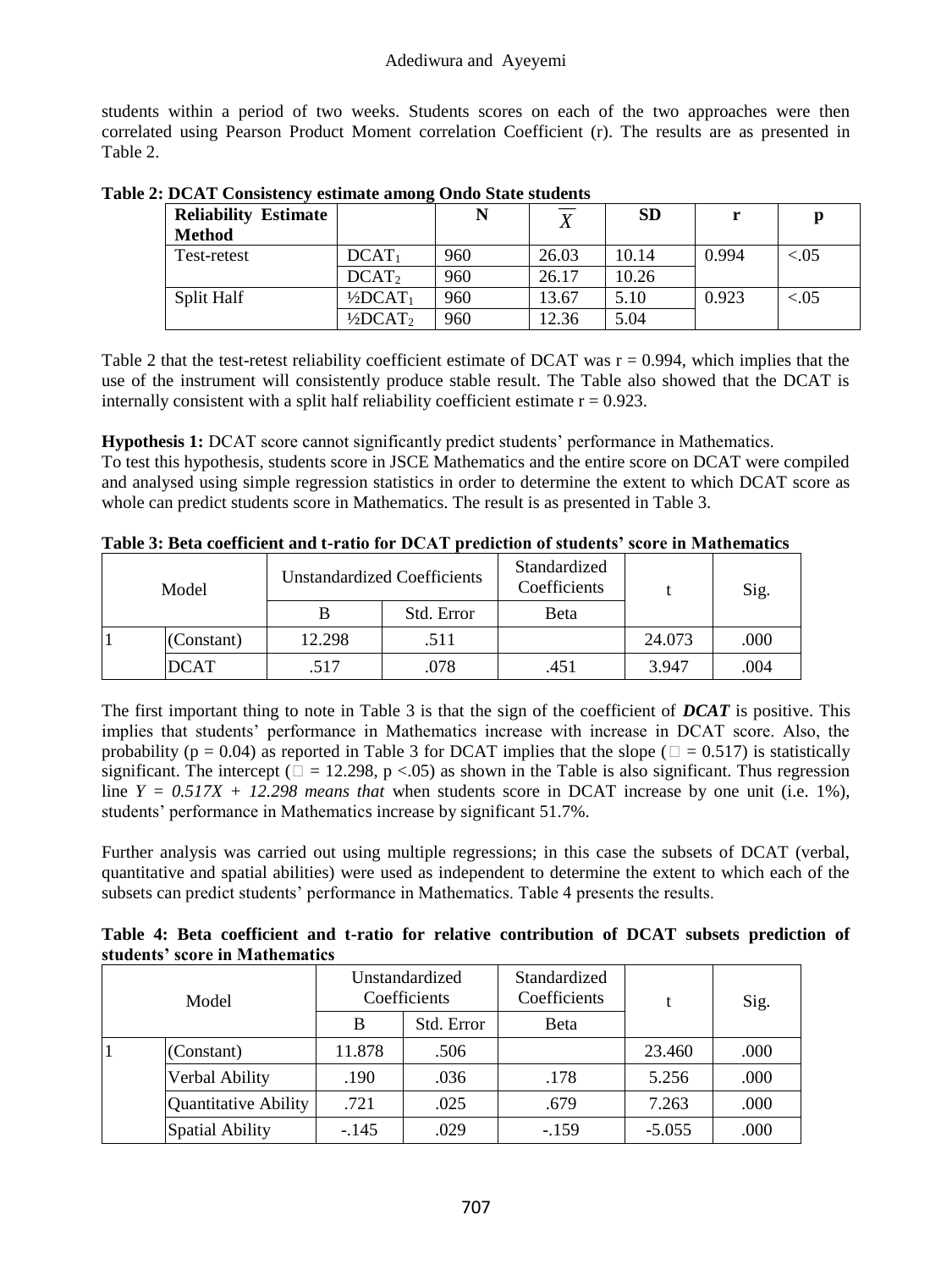Table 4 showed that the sign of the coefficient of verbal and quantitative subset of DCAT were positive while that of spatial was negative. This implies that students' performance in Mathematics increase with increase in verbal and quantitative abilities subsets of DCAT score. However, students' performance in mathematics decreases with increase in spatial ability. Also, the probability ( $p < .05$ ) as reported in Table 4 for verbal, quantitative and spatial abilities subsets of DCAT implies that the slopes ( $\Box = 0.190$ ,  $\Box$ ) =0.721 and  $\square$  = -.145) respectively are statistically significant. The intercept ( $\square$  = 11.878, p <.05) as shown in the Table is also significant. Thus regression line  $Y = 0.190X + 0.721X - 0.145X + 11.878$ *means that* when students score in verbal and quantitative abilities subset increase by one unit each (i.e. 1%), students' performance in Mathematics increase significantly by 19.0% and 72.1% respectively, while a unit increase in spatial ability reduce students' performance in Mathematics significantly by 14.5%

**Hypothesis 2:** Students' DCAT score cannot significantly predict students' performance in English Language.

To test this hypothesis, students score in JSCE English Language and the entire score on DCAT were compiled and analysed using simple regression statistics in order to determine the extent to which DCAT score as whole can predict students score in English Language. The result is as presented in Table 5

| Model |             |        | Unstandardized Coefficients | Standardized<br>Coefficients |        | Sig. |
|-------|-------------|--------|-----------------------------|------------------------------|--------|------|
|       |             |        | Std. Error                  | Beta                         |        |      |
|       | (Constant)  | 15.528 | .404                        |                              | 38.391 | .000 |
|       | <b>DCAT</b> | 003    | .014                        | .006                         | .195   | .846 |

**Table 5: Beta coefficient and t-ratio for DCAT prediction of students' score in English Language**

The first important thing to note in Table 5 is that the sign of the coefficient of *DCAT* is positive. This implies that students' performance in English Language increase with increase in DCAT score. However, the probability (p = 0.846) as reported in Table 5 for DCAT implies that the slope ( $\Box$  = 0.003) is not statistically significant. Thus regression line  $Y = 0.003X + 15.528$  means that when students score in DCAT increase by one unit (i.e. 1%), students' performance in English Language increase by non significant 0.3%.

Further analysis was carried out using multiple regressions; in this case the subsets of DCAT (verbal, quantitative and spatial abilities) were used as independent to determine the extent to which each of the subsets can predict students' performance in Mathematics. Table 4 presents the results.

|  |                                     |  |  | Table 6: Beta coefficient and t-ratio for relative contribution of DCAT subsets prediction of |  |  |  |
|--|-------------------------------------|--|--|-----------------------------------------------------------------------------------------------|--|--|--|
|  | students' score in English Language |  |  |                                                                                               |  |  |  |

| Model |            | Unstandardized Coefficients |            | Standardized<br>Coefficients |          | Sig. |
|-------|------------|-----------------------------|------------|------------------------------|----------|------|
|       |            | B                           | Std. Error | <b>B</b> eta                 |          |      |
|       | (Constant) | 15.295                      | .412       |                              | 37.090   | .000 |
|       | VA         | .074                        | .029       | .087                         | 2.519    | .012 |
|       | QA         | $-.055$                     | .037       | $-.053$                      | $-1.517$ | .130 |
|       | <b>SPA</b> | $-.027$                     | .023       | $-.037$                      | $-1.155$ | .248 |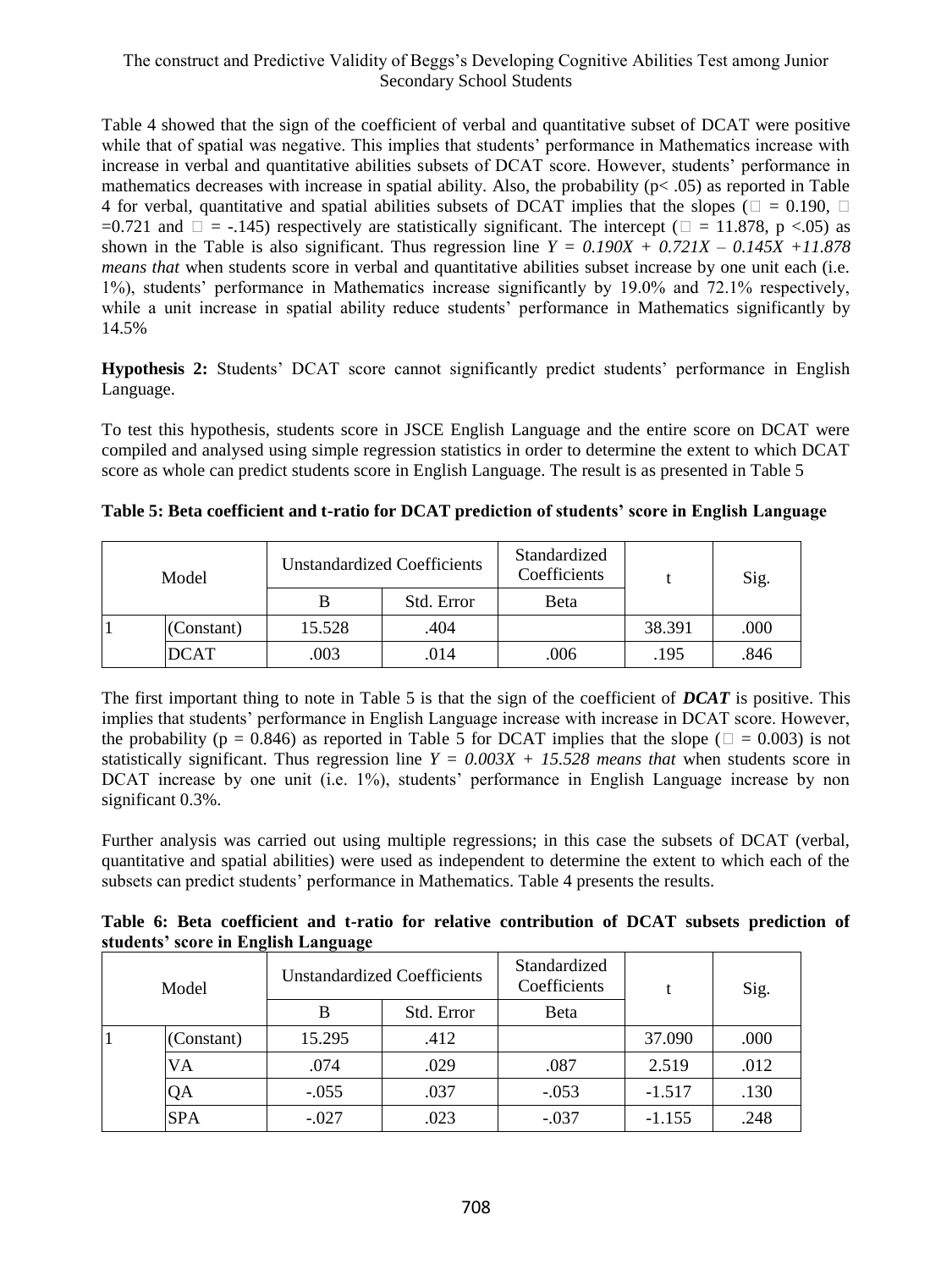#### Adediwura and Ayeyemi

Table 6 showed that the sign of the coefficient of verbal subset is positive while quantitative and spatial abilities subsets of DCAT were negative while. This implies that students' performance in English Language increase with increase in verbal ability subsets of DCAT score, but decreases with increase in quantitative and spatial abilities. Also, the probability ( $p < .05$ ) as reported in Table 6 for verbal ability and p>.05 for quantitative and spatial abilities subsets of DCAT implies that while the slope ( $\square = .074$ ) of the verbal ability is significant, the slopes ( $\square = -0.55$ , and  $\square = -0.055$ ) for quantitative and spatial abilities respectively are not statistically significant. With a significant intercept ( $\Box$  = 15.295, p <.05) as shown in the Table the regression line  $Y = 0.074X -0.055X -0.027X +15.295$  means that when students score in verbal ability increase by one unit, students, performance in English Language increase significantly by 7.4% while a unit increase in each of quantitative and spatial abilities non-significantly reduces students' performance by 5.5% and 2.7% respectively.

# **4. Discussion**

These results show that the DCAT Verbal subtest was associated with the verbally oriented OSJSCE subtest (English Language) to a greater extent than either the DCAT Quantitative or Spatial subtests that are not as verbally oriented. Likewise, results showed that the DCAT Quantitative subtest was associated with the quantitatively oriented OSJSCE subtest (Mathematics and Integrated Science) to a greater extent than either the DCAT Verbal or Spatial subtests. These findings are in agreement with Canivez (2000) finding that reported that DCAT Verbal subtest was associated with the verbally oriented ITBS subtests (Vocabulary, Reading, and Language Usage) to a greater extent than either the DCAT Quantitative or Spatial subtests that are not as verbally oriented and that the DCAT Quantitative subtest was associated with the quantitatively oriented ITBS subtest (Mathematics Problem Solving) to a greater extent than either the DCAT Verbal or Spatial subtests. The lowest correlations obtained were between the DCAT Spatial subtest and the three OSJSCE subtests, although it was significant for Mathematics. This was not an unexpected result as these subtests are not as theoretically related.

The present study showed that while DCAT as whole will significantly predict students' future performance in mathematics; it does not significantly predict students' future performance in English Language. However, an increase in verbal ability subset of DCAT brings about significant improvement in students performance in OSJSCE Mathematics and English Language. But while an increase in quantitative ability brings about significant increase in students performance in Mathematics the reverse is the case for English Language. These results are similar to the results obtained by Henry and Bardo (1987) in their study of the DCAT standardization sample and Canivez (2000). The Verbal and Quantitative subtests of the DCAT and the subtests of the OSJSCE are most certainly *crystallized* (*Gc*) abilities whereas the Spatial subtest could be considered a type of *fluid* (*Gf*) ability (Cattell, 1971; Gustafsson, 1988) or *visualization* (*Gv*) ability (Carrol, 1993; Gustafsson, 1988). DCAT Spatial items are a mixture of tasks requiring recognition and reasoning of objects' size, shape, symmetry, and pattern; identification of objects changes in location or position; and mental rotation, folding, or identifying divisions of objects; and mechanical principles. As such, these items are associated with a broad array of major spatial factors (Lohman, 1988) that may very well overlap and be related to both *Gf and Gv* (Horn) in what may be referred to as *Gfv* (Snow & Lohman, 1984).

The present study provided ample evidence of the short term predictive and construct validity of the DCAT (Level H) with a heterogeneous sample of JSS III students. Additional validity studies are needed to see if these findings replicate. Additional research should investigate psychometric characteristics of the DCAT with different populations. Specifically, studies of differential predictive validity should be conducted to help determine the presence or absence of predictive validity bias. If future studies replicate the present findings the DCAT may become a more frequently used group measure of cognitive abilities among junior secondary school students. Limitations of the present study include examining the predictive validity of only one level of the DCAT (Level H). Thus, results may not generalize to other age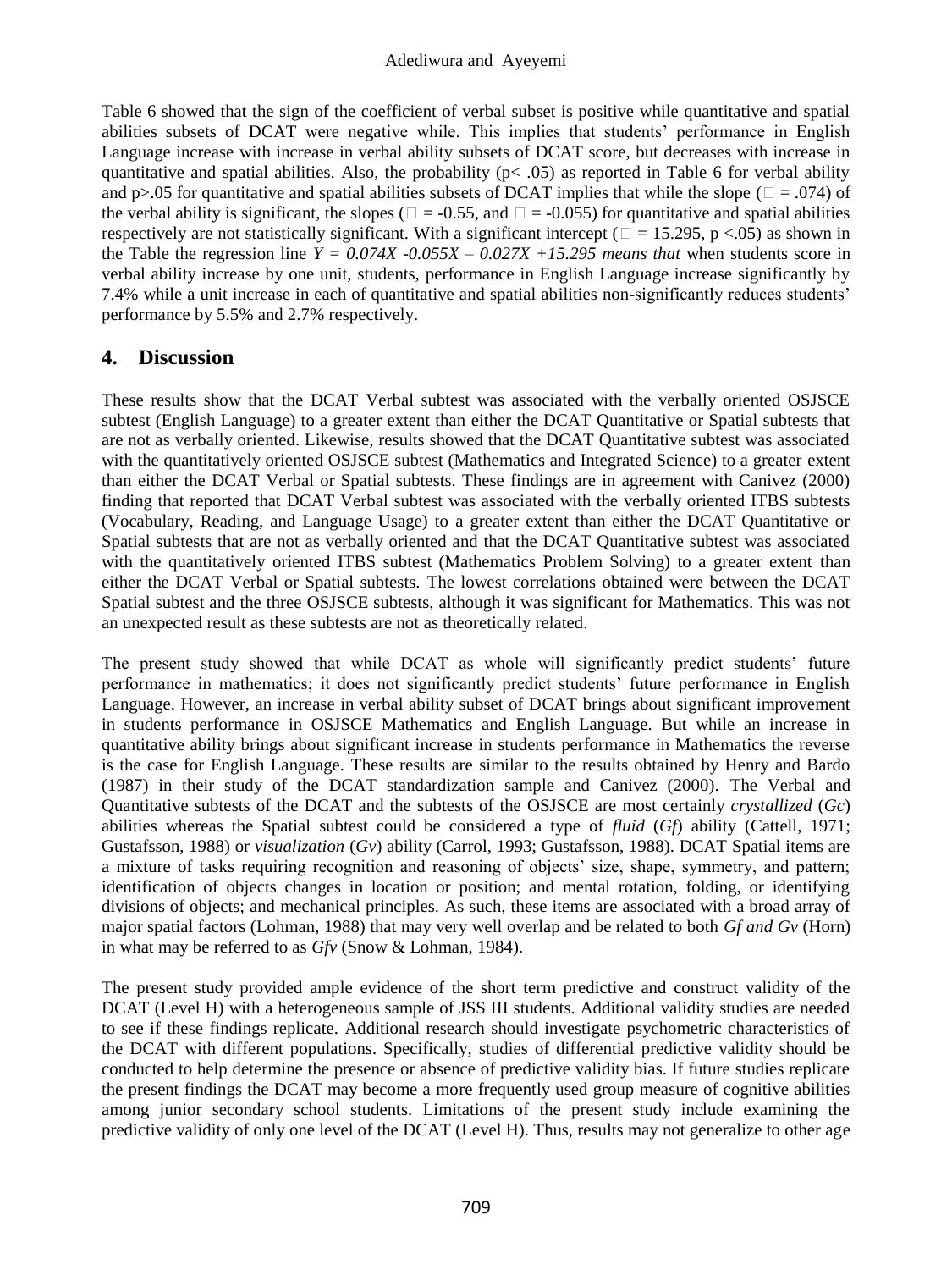groups or levels of the DCAT. Future studies should attempt to utilize more representative samples in order to generalize to the larger population. These findings, however, are certainly encouraging.

### **References**

- Beggs, D.L., & Mouw, J.T. (1980). *Developing Cognitive Abilities Test*. Carbondale, IL: Southern Illinois University Press.
- Canivez, G. L. (2000). Predictive and construct validity of the Developing Cognitive Abilities Test: Relations with the Iowa tests of basic skills. *Psychology in the schools, 37 (2)* 107-113.
- Carretta, T. R., & Ree, M. J. (1995). Near identity of cognitive structure in sex and ethnic groups. *Personality and Individual Differences, 19,* 149-155.
- Carmines, E., and Zeller, R., 1979. *Reliability and Validity Assessment*. Sage Publications, Beverly Hills, California.
- Carrol, J. (1993). *Human cognitive abilities: A survey of factor-analytic studies.* Cambridge, England: Cambridge University Press.
- Cattell, R.B. (1971). *Abilities: Their structure, growth, and action.* Boston: Houghton-Mifflin.
- Cronbach, L.J., & Meehl, P.E. (1955). Construct validity for psychological tests. *Psychological Bulletin*, *52*, 281-302.
- Cronbach, L. J. (1969). Validation of educational measures. *Proceedings of the 1969 Invitational Conference on Testing Problems. Princeton*, NJ: Educational Testing Service, 35-52.
- Godfrey, A. B. (1999). *"Juran's Quality Handbook"*, 1999, ISBN 007034003
- Gregory, R.J. (1996). *Psychological testing: History, principles, and applications* (2nd ed.). Boston, MA: Allyn & Bacon.
- Gustafsson, J.-E. (1988). Hierarchical models of individual differences in cognitive abilities. In R.J. Sternberg (Ed.), *Advances in the psychology of human intelligence* (Vol. 4, pp. 35–71). Hillsdale, NJ: Lawrence Erlbaum Associates. 112 *Canivez*
- Henry, P., & Bardo, H.R. (1987). The predictive validity of the Developing Cognitive Abilities Test. *Educational and Psychological Measurement*, 47, 207–214.
- Henry, P., & Bardo, H.R. (1990). Relationship between scores on Developing Cognitive Abilities Test and scores on Medical College Admissions Test for non-traditional premedical students. *Psychological Reports,* 67, 55–63.
- Hunter, J. E. (1986). Cognitive ability, cognitive aptitude, job knowledge, and job performance. *Journal of Vocational Behavior, 29*(3), 340-362.
- Hunter, J. E., & Hunter, R. F. (1984). Validity and utility of alternative predictors of job performance. *Psychological Bulletin, 96,* 72-98.
- Kramer, Geoffrey P., Douglas A. Bernstein, and Vicky Phares, (2009). *Introduction to clinical psychology.* 7th ed. Upper Saddle River, NJ: Pearson Prentice Hall, 2009. Print.
- Lohman, D.F. (1988). Spatial abilities as traits, processes, and knowledge. In R.J. Sternberg (Ed.), *Advances in the psychology of human intelligence* (Vol. 4, pp. 181–248). Hillsdale, NJ: Lawrence Erlbaum Associates.
- Schmidt, F. L., & Hunter, J. (2004). General mental ability in the world of work: Occupational attainment and job performance. *Journal of Personality & Social Psychology, 86*(1), 162-173.